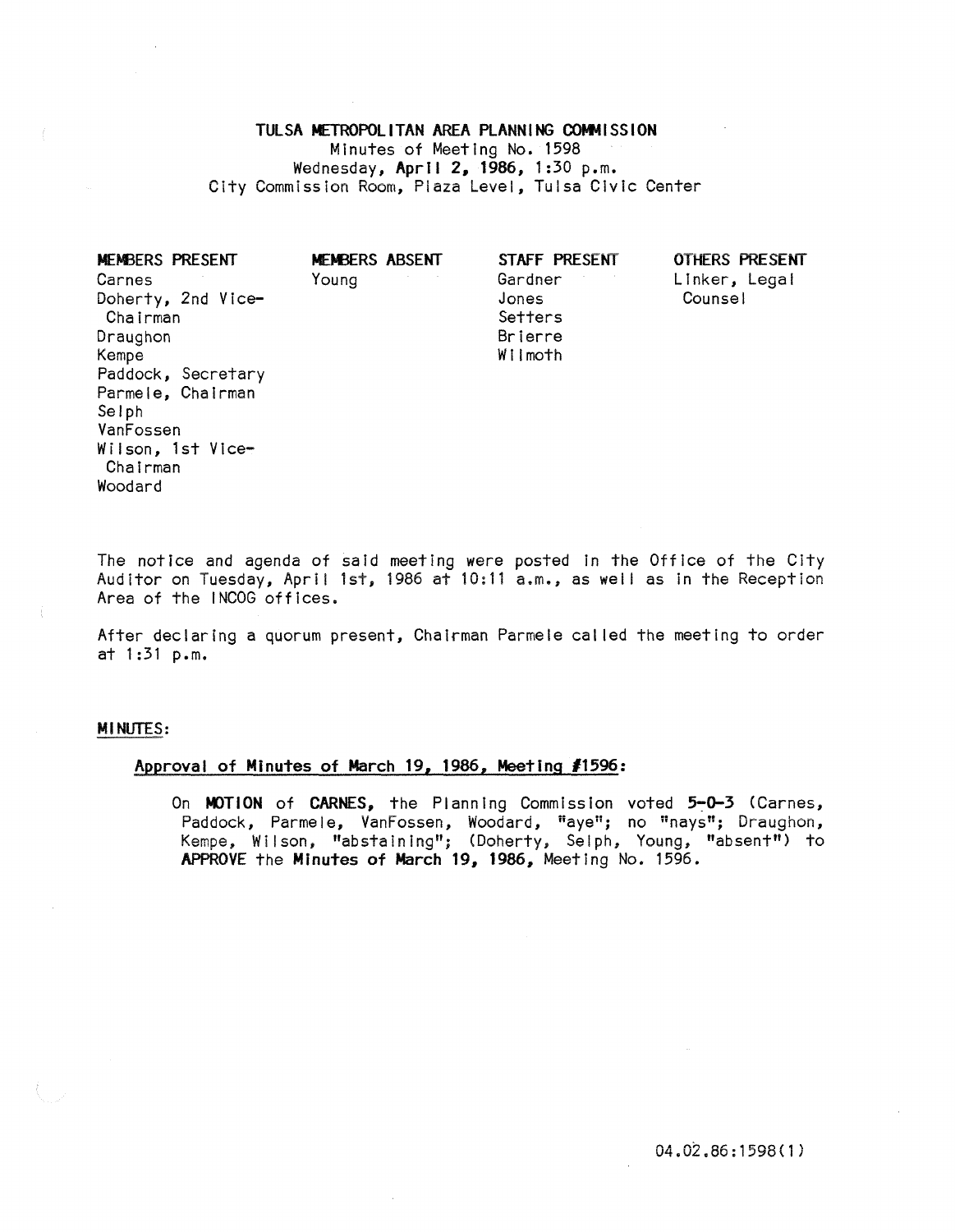## Director's Report:

PUBLIC HEARING TO CONSIDER A PROPOSED AMENDMENT TO TITLE 42, CITY OF TULSA ZONING CODE AND COUNTY OF TULSA ZONING CODE, AS RELATES TO OFFICE USE<br>BEING PERMITTED BY SPECIAL EXCEPTION IN BEING PERMITTED BY RESIDENTIAL MULTI-FAMILY DISTRICTS, EXCEPT RM-O AND RM-T DISTRICTS.

## Comments & Discussion:

Mr. Gardner explained this was a housekeeping item to clear an oversight to Table 1, Section 410 of the Ordinance, amending the Ordinance to restrict Offices and Studios to RM-l, RM-2 and RM-3 Districts only in the City Code, and to RM-1 and RM-2 in the County<br>Code. Mr. Paddock advised the Rules and Requiations Committee Mr. Paddock advised the Rules and Regulations Committee recommended approval of the proposal.

## TMAPC ACT ION: 10 members present:

On MOTION of PADDOCK, the Planning Commission voted 10-0-0 (Carnes, Doherty, Draughon, Kempe, Paddock, Parmele, Selph, VanFossen, Wilson, Woodard, "aye"; no "nays"; no "abstentions"; Young, "absent") to APPROVE the Amendment to Title 42, City of Tulsa Zoning Code and County of Tulsa Zoning Code, as relates to office use being permitted by special exception In Residential Multi-Family Districts, except RM-O and RM-T Districts.

### \* \* \* \* \* \* \*

REVIEW AND ENDORSEMENT OF THE FINAL RECOMMENDATIONS, IN CODE FORM, BY THE TULSA METROPOLITAN AREA PLANNING COMMISSION ON PROPOSED AMENDMENTS TO TITLE 42, CITY OF TULSA ZONING CODE AND COUNTY OF TULSA ZONING CODE AS RELATED TO REGULATION OF SPECIAL HOUSING USES AS PERMITTED BY RIGHT AND SPECIAL EXCEPTION IN RESIDENTIAL,<br>OFFICE. COMMERCIAL AND INDUSTRIAL ZONING COMMERCIAL AND INDUSTRIAL ZONING DISTRICTS.

## Comments & Discussion:

Mr. Brlerre reviewed the revisions and changes, by page, based on the recommendations made at the March 5, 1986 TMAPC meeting. As suggested by Mr. Paddock and discussed by Staff and TMAPC, It was decided to use singular phrasing throughout the Code. Mr. Paddock Inquired as to any possible violations to the Code by placing persons under house arrest in halfway houses. Mr. Brierre stated the Department of Corrections has a halfway house program; and If these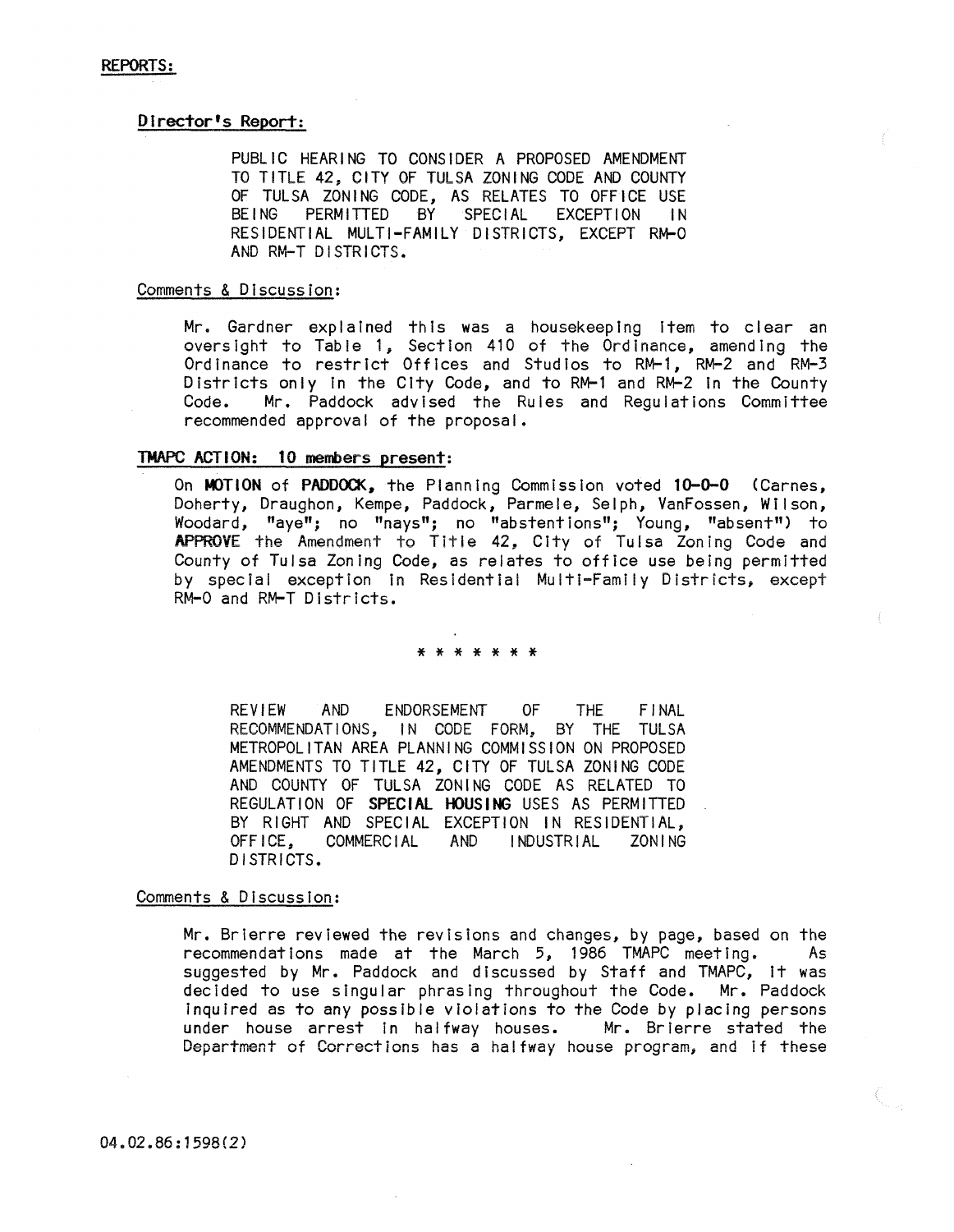halfway houses Include alcohol or drug treatment, It would be a transitional living center, which is only allowed In a residential district by exceptIon. Mr. Brlerre further stated the term "halfway house" was ei iminated from the Zoning Code, as the previous definition only Included drug and alcohol treatment centers, and correctional halfway houses would be looked at as to how they fit within the adopted definitions.

Mr. Paddock made a motion for adoption and endorsement of the proposed Code format as reviewed, with the housekeeping and standardization changes, and that these be transmitted at an early date to the City Commission for their review. Ms. Wilson suggested Including notification that the Planning Commission approves the proposed zoning code amendment and encourages the City and County Commissions to adopt the proposed amendments, as is, and make no major changes. Mr. Paddock stated agreement, and In an effort to avoid what happened with the day care homes Issue, the feelings of the TMAPC should be directed to the City/County Commission, either through a motion or comment to the motion. Chairman Parmele asked<br>Staff if this could be handled with a cover letter. Mr. Brierre Staff if this could be handled with a cover letter. stated a cover letter could be attached to the minutes indicating that the changes made represent a comprehensive and systematic effort to modify the special housing portions of the Zoning Code, and that care should be exercised in any adjustments to that. The letter could also convey that It represents an overall package that resulted from deliberations of the TMAPC over a number of months.

## TMAPC ACTION: 10 members present

On MOTION of PADDOCK, the Planning Commission voted 9-1-0 (Carnes, Doherty, Kempe, Paddock, Parmele, Selph, VanFossen; Wilson, Woodard, "aye"; Draughon, "nay"; no "abstentions"; Young, "absent") to ENDORSE the final recommendations on the proposed amendments to Title 42, City of Tulsa Zoning Code and County of Tulsa Zoning Code, as relates to regulation of Special Housing Uses as permitted by right and special exception in residential, office, commercial and industrial zoning. The TMAPC also directed early transmittal of these minutes to the City Commission and County CommIssIon.

### TMAPC ACTION: 10 members present

On MOTION of WILSON, the Planning Commission voted 9-0-1 (Carnes, Doherty, Kempe, Paddock, Parmele, Selph, VanFossen, Wilson, Woodard, "aye"; no "nays"; Draughon, "abstaIning"; Young, "absent") to DIRECT Staff to prepare a cover letter to the transmittal of these minutes Indicating the TMAPC has strong feelings regarding the entire package of the Zoning Code proposal for Special Housing and care should be taken to make no major amendments, without referring this back to the TMAPC for review.

Mr. Doherty asked Staff to notify the TMAPC members of the date of the CIty CommissIon hearing on this Item, once scheduled.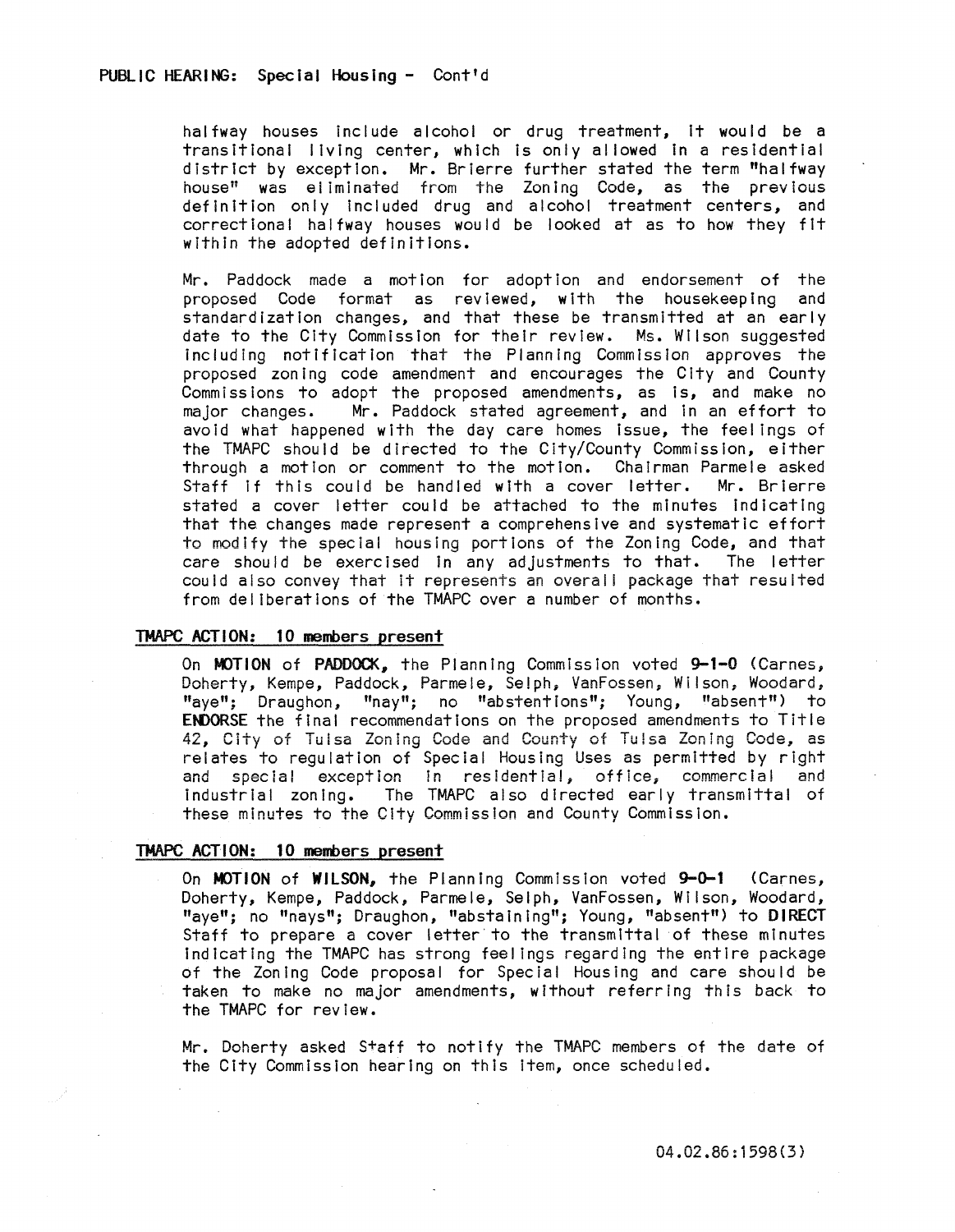## SUBDIVISIONS:

### PRELIMINARY PLAT APPROVAL:

Woodland Valley (PUD 397) 61st & South 91st East Avenue (RM-1, RD-, RS-3)<br>Victory Christian Center West side South Lewis, 7700 Blk South (AG) Victory Christian Center<br>
West side South Lewis, 7700 Blk South (AG)<br>
East 121st & South Canton Avenue (RS-1) East 121st & South Canton Avenue

On MOTION of WILSON, the Planning Commission voted 8-0-0 (Carnes, Draughon, Kempe, Paddock, Parmele, VanFossen, Wilson, Woodard, "aye"; no "nays"; no "abstentions"; Doherty, Selph, Young, "absent") to CONTINUE Consideration of Woodland Valley, Victory Christian Center and Hunters Hills until Wednesday, April 16, 1986 at 1:30 p.m. In the City Commission Room, City Hall, Tulsa Civic Center.

### FINAL PLAT APPROVAL & RELEASE:

Riverside Chevrolet NE/c West 51st & South Indian Avenue<br>Spruce Pointe (PUD 409) 75th & South Birmingham Avenue 75th & South Birmingham Avenue  $( |L, P)$  $(RS-2)$ 

On MOTION of KEMPE, the Planning Commission voted 9-0-0 (Carnes, Doherty, Draughon, Kempe, Paddock, Parmele, Selph, VanFossen, Wilson, Woodard, "aye"; no "nays"; no "abstentions"; Young, "absent") to APPROVE the Final Plat and Release for Riverside Chevrolet and Spruce POinte, as recommended by Staff.

## EXTENSION OF APPROVAL:

Carlari (PUD 373) South of the SE/c East 51st & South Lewis Avenue<br>Sunwest Highlands SW/c 61st & South Union SW/c 61st & South Union<br>Coiscopal S of SE/c 96th St N & 129th E Ave Church of the Holy Cross-Episcopal

On MOTION of VANFOSSEN, the Planning Commission voted 9-0-0 (Carnes, Doherty, Draughon, Kempe, Paddock, Parmele, VanFossen, Wilson, Woodard, "aye"; no "nays"; no "abstentions"; Selph, Young, "absent") to APPROVE the Extension of Plat Approval for Cariarl, Sunwest Highlands and Church of the Holy Cross-Episcopal, as recommended by Staff.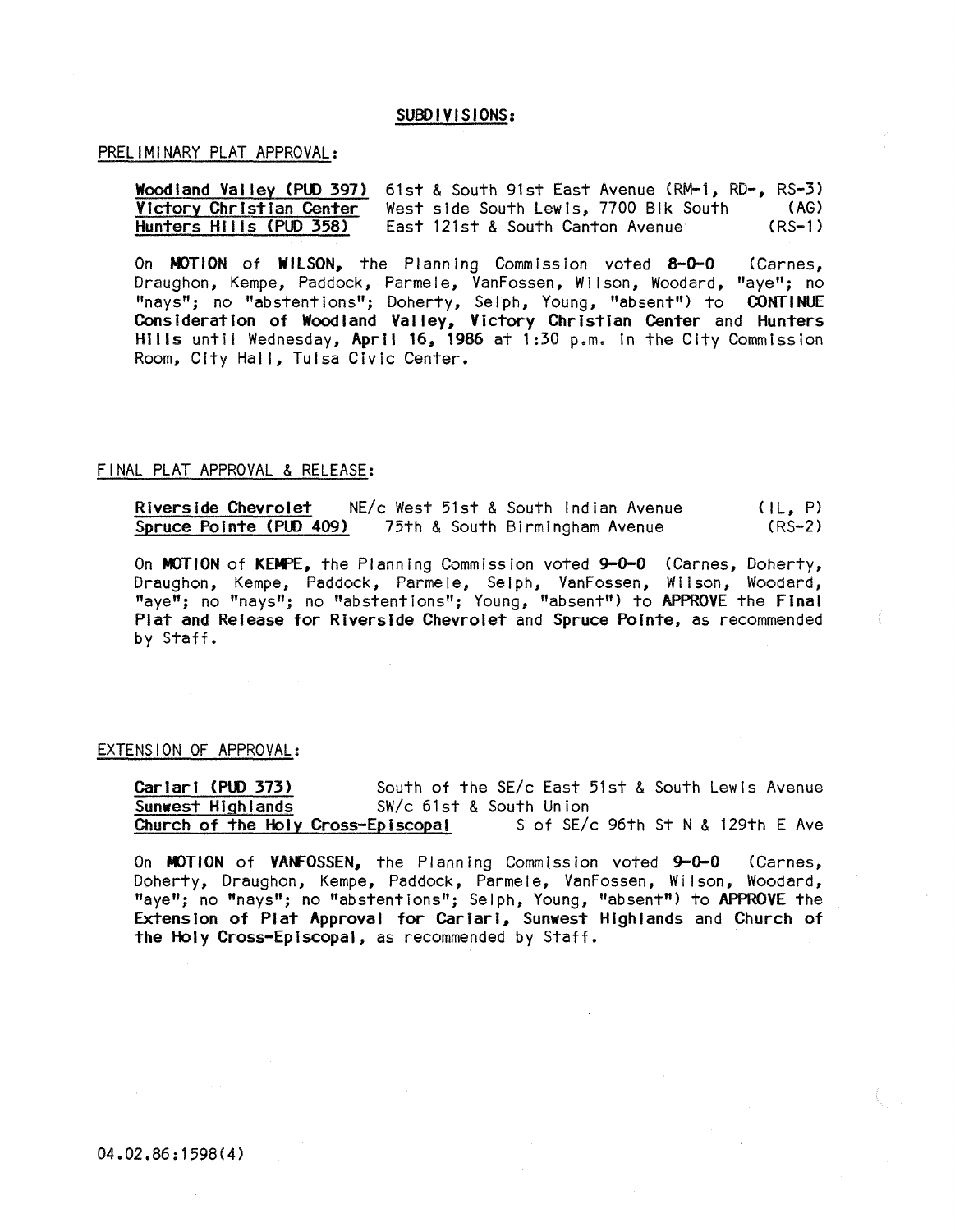### REQUEST FOR WAIVER:

### BOA 13931 (Unplatted (3403) 1313 North Canton Avenue (RS-3, IU

This is a request to satisfy Section 260 of the Zoning Code requiring a plat or replat on certain Board of Adjustment cases. The proposal is for a City/County Library facility in Maxwell Park, adjacent to existing facilities, including the park and community center. Since this is already a park and owned by a public agency, Staff sees no reason to require a plat. Therefore, It Is recommended that the request be approved as having met the requirement of the Code.

On MOTION of VANFOSSEN, the Planning Commission voted 9-0-0 (Carnes, Doherty, Draughon, Kempe, Paddock, Parmele, VanFossen, Wilson, Woodard, "aye"; no "nays"; no "abstentions"; Selph, Young, "absent") to APPROVE the Waiver Request for BOA 13931 (Unplatted), as recommended by Staff.

### \* \* \* \* \* \* \*

### BOA 13918 (Unplatted) 3600 Blk, South 103rd East Avenue (AG)

This application covers a tract of ground known as "The Bishop Tract", which Is owned by the City of Tulsa and contains a stormwater detention pond and drainage channels. The Board of Adjustment has approved recreational use, and as a Use Unit 5, it falls within the plat requirements of Section 260. As the property Is owned by the City, any requirements that a plat might contain could be met through the permit processes of the various agencies and departments. Staff recommends APPROVAL, noting that the provisions of Section 260 can be met through the permit processes.

On MOTION of DOHERTY, the Planning Commission voted 9-0-0 (Carnes, Doherty, Draughon, Kempe, Paddock, Parmele, VanFossen, Wilson, Woodard, "aye"; no "nays"; no "abstentions"; Selph, Young, "absent") to APPROVE the Waiver Request for BOA 13918 (Unplatted), as recommended by Staff.

## CHANGE OF ACCESS:

Patrick Henry Village 4815 South Harvard Avenue (CS)

The purpose of this request Is to delete 2-1/2 access points and replace same with two access points where they are actually located and in use.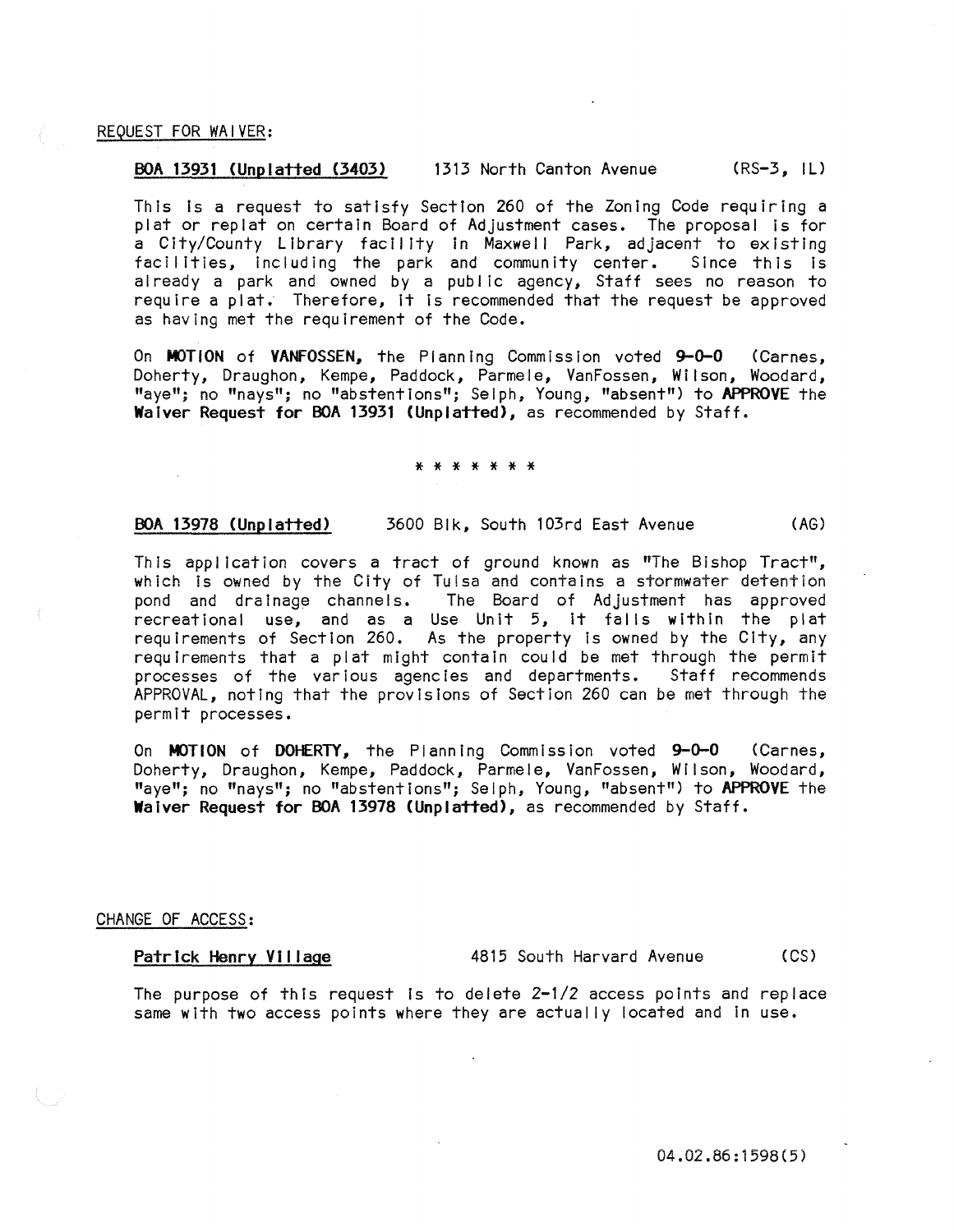On MOTION of WILSON, the Planning Commission voted 9-0-0 (Carnes, Doherty, Draughon, Kempe, Paddock, Parmele, VanFossen, Wilson, Woodard, "aye"; no "nays"; no "abstentions"; Selph, Young, "absent") to APPROVE the Change of Access for Patrick Henry Village, as recommended by Staff.

## LOT SPliTS:

### LOT SPLITS FOR WAIVER:

L-t6632 Lavery (2993) 4617 South Columbia Place (RS-l )

On MOTION of KEMPE, the Planning Commission voted 8-0-0 (Carnes, Draughon, Kempe, Paddock, Parmele, VanFossen, Wilson, Woodard, "aye"; no "nays"; no "abstentions"; Doherty, Selph, Young, "absent") to CONTINUE Consideration of L-16632 Lavery until Wednesday, April 16, 1986 at 1:30 p.m. in the City Commission Room, City Hall, Tulsa Civic Center.

### LOT SPLITS FOR RATIFICATION:

L-16635 (3591) Morris/Douglas L-16638 (2993) Holcombe L-16636 (3214) Burns

On MOTION of CARNES, the Planning Commission voted 9-0-0 (Carnes, Doherty, Draughon, Kempe, Paddock, Parmele, VanFossen, Wilson, Woodard, "aye"; no "nays"; no "abstentions"; Selph, Young, "absent") to APPROVE the Ratification of the Above Listed Lot Splits, as recommended by Staff.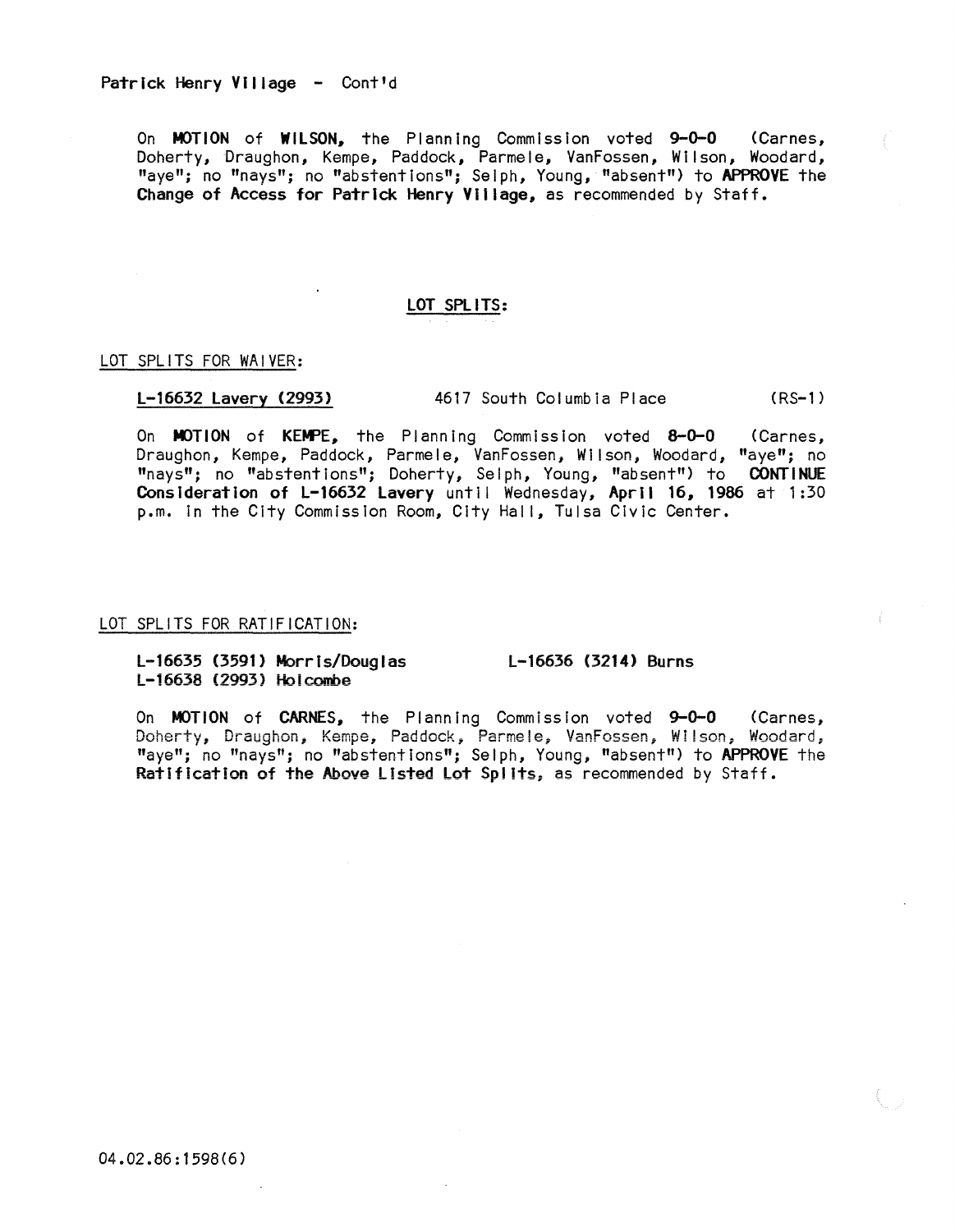### CONY I NUED ZON I NG PUBlI C HEAR I NG:

Application No.: Z-6103 & PUO 413 Applicant: **Johnsen (Isaacs)**<br>Location: NE/c of 25th West Location: NE/c of 25th West Avenue & Keystone Expressway Size of Tract: 6 acres, more or less Present Zoning: RM-l, RS-3 Proposed Zoning: CS, Ol, RM-l

Date of Hearing: April 2, 1986 Presentation to TMAPC by: Mr. Roy Johnsen, 324 Main Mal I (585-5641)

# Relationship to the Comprehensive Plan: Z-6103 (Related item PUD 413)

The District 10 Plan, a part of the Comprehensive Plan for the Tulsa Metropolitan Area, designates the subject property Low Intensity Residential.

According to the "Matrix Illustrating District Plan Map Categories Relationship to Zoning Districts", the requested RM-l District Is a may be found in accordance with the Plan Map; the alternate OL District is not In accordance with the Plan Map; and the requested CS District is not in accordance with the Plan Map.

### Staff Recommendation:

Site Analysis: The subject tract is approximately 10.6 (gross) acres in size and is located at the northeast corner of Gilcrease Museum Road and the Keystone Freeway. It Is partially wooded, steeply sloping on the east and contains one large residential type structure (the former Tulsa Children's Home), two small residential buildings, and is zoned RM-0 and RS-3.

Surrounding Area Analysis: The tract Is abutted on the west across the Gilcrease Museum Road and on the north and east by an established single-family resldentlal neighborhood zoned RS-3; and on the south by the Keystone Freeway, also zoned RS-3.

Zoning and BOA Historical Summary: The zoning pattern of the abutting areas Is low Intensity residential RS-3.

Conclusion: The Comprehensive Plan for the subject tract Is for Low Intensity - Residential Uses. The requested CS zoning Is not In accordance with the Comprehensive Plan. Although this Intersection Is not designated under the Plan for Medium Intensity Uses, It would appear to qualify as a medium intensity node under the Development Guidelines (being the intersection of an freeway and secondary arterial), except for the fact that the area is developed primarily as single-family residential. The character of the existing adjacent areas Is that of an established and stable residential neighborhood, predominantly detached single-family residential.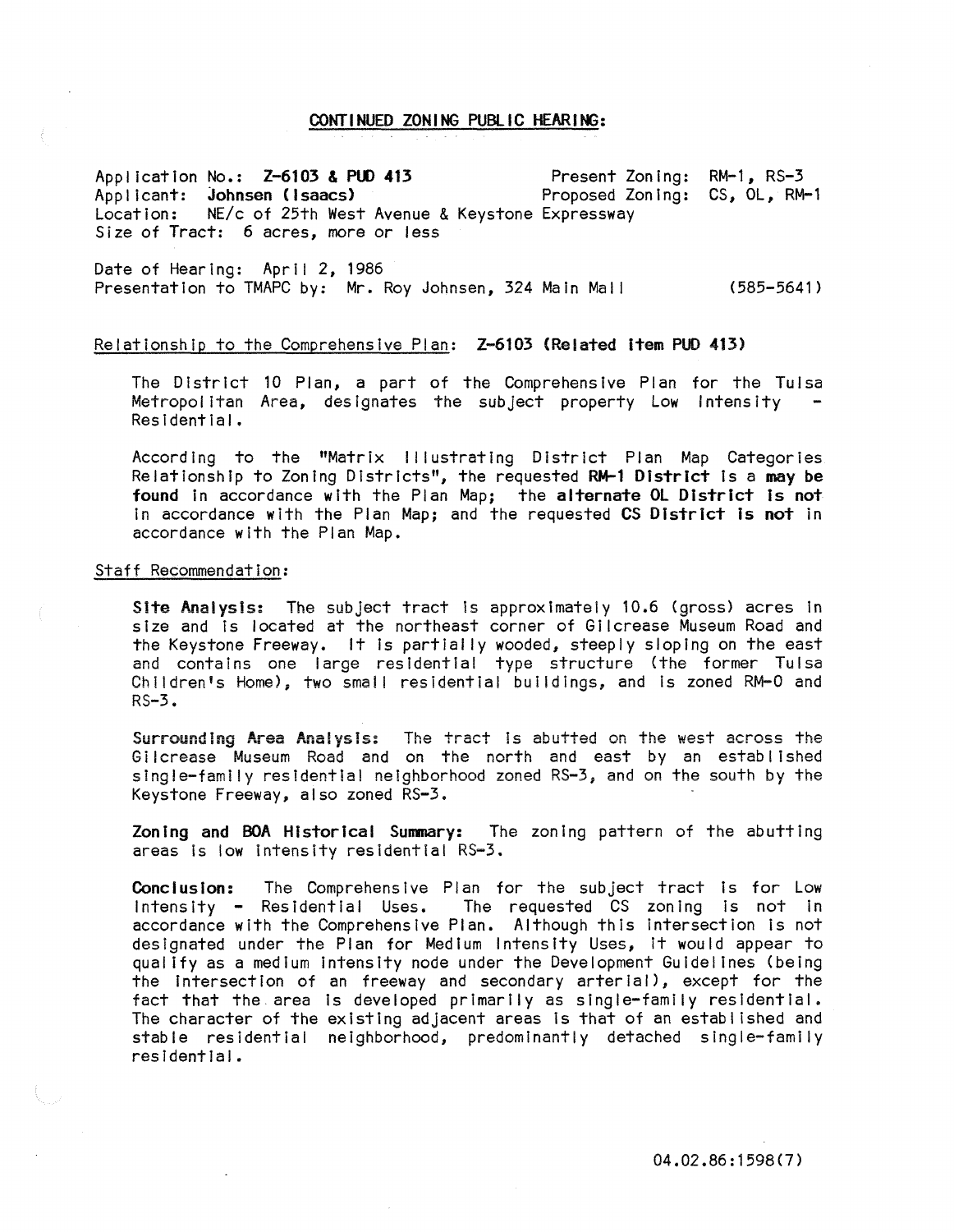The topographic character of the subject tract and natural features, which make up approximately one-third of the eastern portion of this tract, make It deserving of special treatment If redeveloped. Staff also does not consider OL zoning on this tract to be appropriate, as it is not in accordance with the Comprehensive Plan. Further, If commercial uses are permitted on the tract, they should be developed only In accordance wIth the strictest development standards under a PUD; and then only as accessory commercial uses confined to principal buildings, or located on the Interior of the tract buffered by office uses permitted as exceptions In an RM-l District and buffered on all sides (except the freeway) by office and residential type uses.

Therefore, Staff recommends DENIAL of the application as submitted for RM-l/0L and CS.

NOTE: Staff previously supported RM-l (Z-5016) on a portion of the subject tract (the west 500' of the South 400'); however, the RM-1 area requested under the present application Is the west 580' of the south 579.91', with a portion of the overall RM-1 rectangle to be zoned  $CS$ .

## STAFF RECOMMENDATION: PUD 413 (Related Item Z-6103)

The subject tract has a gross area of 10.6 acres and Is located at the northeast corner of Gilcrease Museum Road and the Keystone Freeway. The proposed PUD is for a mixed use development, including commercial, office, residential and conference/conventIon facilIties and related accessory uses. Staff is not supportive of the underlying zoning (Z-6103) and is, therefore, not supportive of PUD 413. It Is noted that the District 10 Plan has been amended to provide for redevelopment of the Tulsa Children's Home, with buffering for adjacent residential uses under the PUD process.

The proposed PUD is divided into five developments areas (see attached map): **Area 1 -** freestanding restaurant abutting Gilcrease Museum Road; Area  $2 -$  conference center, being the former Tulsa Children's Home and a health club; Area  $3 -$  shopping area having frontage on Gilcrease Museum Road; Area 4 - office area at the southeast corner of West Easton and Gilcrease Museum Road; and Area  $5 -$  retirement residence (elderly or conventional multi-family with 110 dwei ling units maximum) permitted to be developed with or without kitchen facilities and 60' tall on the south side of West Easton.

The Staff Is not supportive of the freestanding restaurant site, which Is proposed for Area 1 and is also indicated to be the first phase of the proposed development. It is Staff's recommendation that, If the TMAPC supports Z-6103, PUD 413 should be redesigned to eliminate any freestanding commercial uses in Area 1, and change this area to office uses only. Further, it should be required that all permitted office areas be built as the needed buffers on the west and north of the site prior to any commercial development being permitted. Staff does not find the Interior location of the shopping In Area 3 to be objectionable, If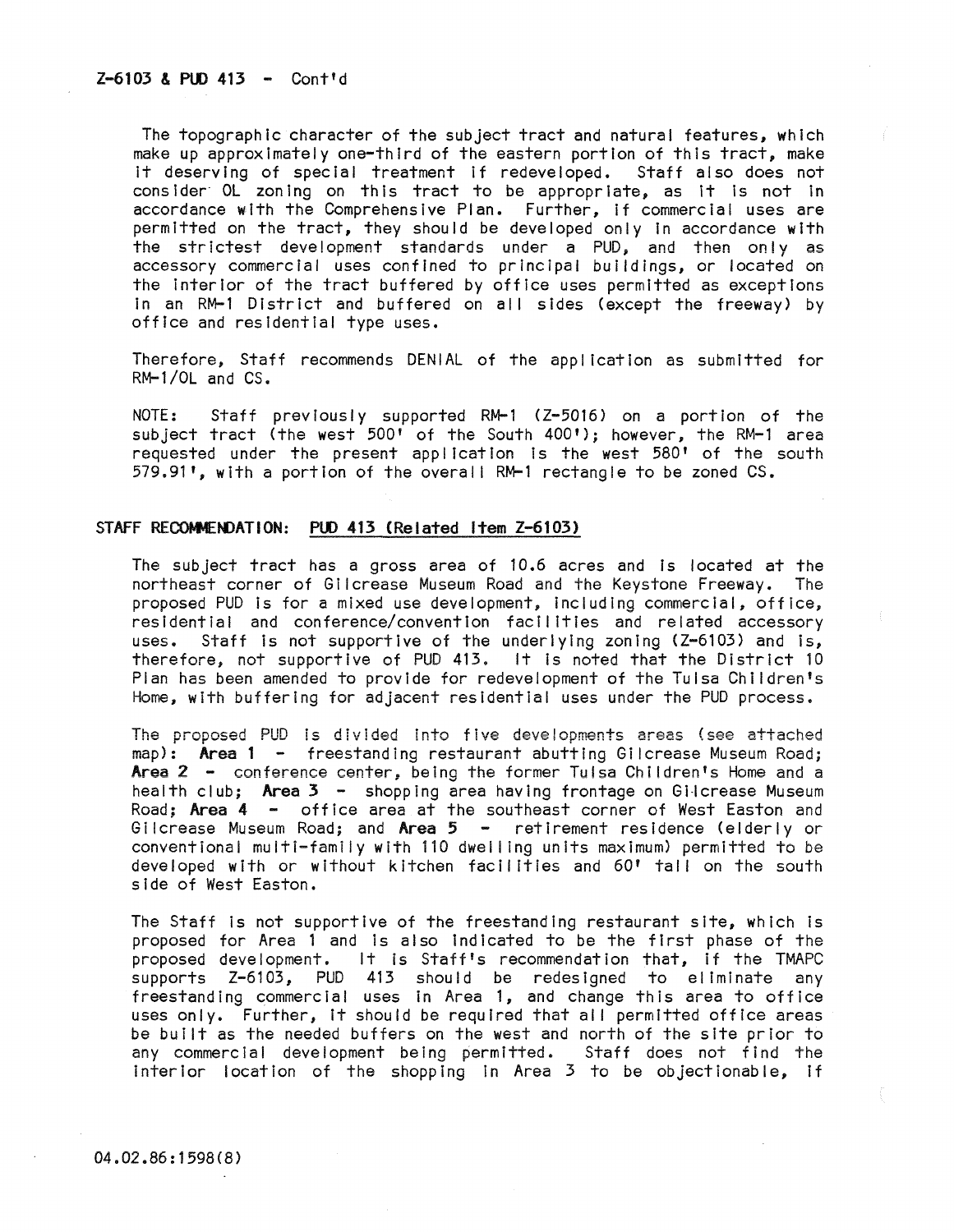buffered by offices, nor would Staff object to construction of Areas 2 and 5 as early phases of the project. However, Staff Is concerned that the proposed 60' heIght (five stories) In Area 5 might be considered excessive. It should also be noted that, to eliminate a requirement for kitchen facilities In the dwel ling units would relegate the building to a motel-type facti Ity, which would be deserving of very different treatment for zoning considerations than would be given a conventional apartment or elderly residential complex. Congregate housing for the elderly Includes the option for the tenant to prepare meals in the dwelling unit and congregate dining facilities In the building.

The text of PUD 413 proposes very restrictive sign requirements which wi I I adequately address questions of compatibility with abutting residential uses. It also requires that Detail Site Plan submissions Include the Detail Landscape Plan at the time of submission, which is commendable. This language could be expanded to require maintenance of said landscape materials and also should be conditioned upon minimum landscape planting strips along Easton.

Staff would also consider It appropriate to carefully screen permitted uses, as requested In the underlying zoning district during a PUD redesign, If supported by the TMAPC, to el imlnate such objectional uses as bars, taverns, dance hal Is; etc. from Area 3.

Therefore, Staff recommends DENIAL of PUD 413 as submitted and redesign to address those concerns noted above, If the TMAPC is supportive of the underlying zoning per Z-6103. Staff cannot support PUD 413, as we are not supportive of the requested underlying zoning and not supportive of a freestanding restaurant at the southwest corner across from single-family homes.

### ApDI Icant's Comments:

Mr. Johnsen, representing Mr. Jerry Isaacs, presented brochures showing the comprehensive study done on this application, and reviewed the location as to the unique features of the tract. Mr. Johnsen pointed out the requested zoning could be found in accordance with the concept and objectives of the District 10 Plan, except the CS portion, which is addressed In the PUD. Mr. Johnsen also poInted out that, over the three years since purchasing this tract, Mr. Isaacs has kept In contact with the neighborhood as to potential development, stressing the existing physical features are to be preserved.

As to the amendment filed with Staff, Mr. Johnsen advised this came about as a result of negotiations with the surrounding property owners and identifies the area proposed for retirement housing, and will be limited to this type housing, with the provision for congregate kitchen facilities. The amendment also restricts the permitted uses in the CS<br>portion. Mr. Johnsen reviewed the lllustrative Site Plan as to the Mr. Johnsen reviewed the Illustrative Site Plan as to the the detaIls of the development areas.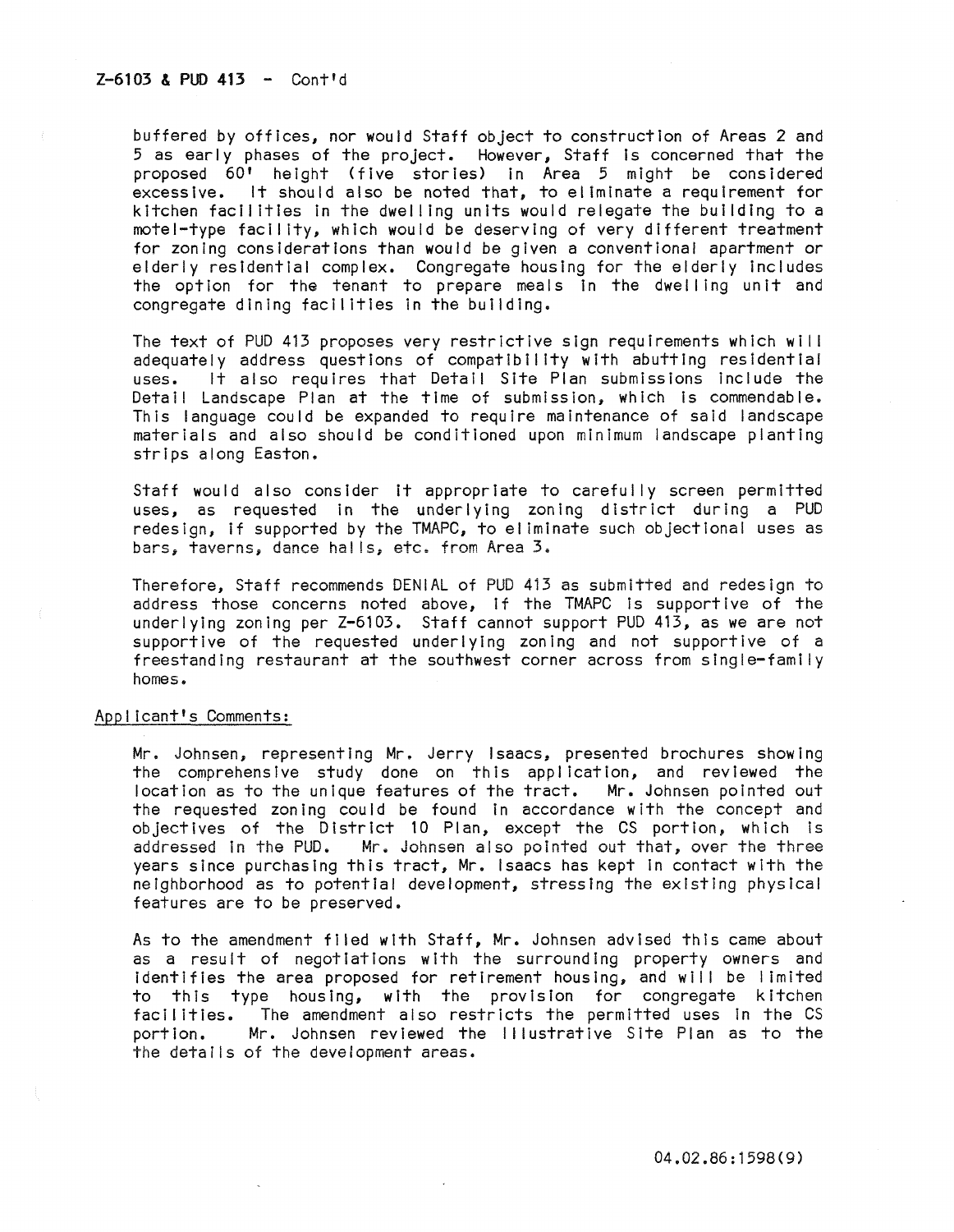Mr. Johnsen submitted petitions of support from various neighbors, property owners, the Chairman and Vice-Chairman of the Citizen Planning Team for District 10, and the West O'Maln Improvement Association. The consensus of these petitions stated the need for this type of development, particularly a qual ity restaurant.

Ms. Wilson inquired as to the number of people the conference center would be able to accommodate for overnight stay. Mr. Johnsen replied that, due to the extensive remodel ing anticipated for the existing facility, It could not be determined at this time. Mr. Doherty asked, in reference to the retirement center, how the applicant could Insure It would, In fact, be restricted to a retirement center. Mr. Johnsen commented a key element Is the common facilities, as well as the age limitation and parking<br>restrictions. In response to Mr. Doherty, Mr. Johnsen stated the Detail In response to Mr. Doherty, Mr. Johnsen stated the Detail Site Plan, requiring TMAPC approval, will address the Issues of building heights, retail area, dumpster areas, tennis court lighting, etc.

Ms. Kempe asked Staff, In light of their recommendation for denial, as to the absolute minimum that could support this type of PUD, or if it could<br>be something less than requested. Mr. Gardner stated, if the be something less than requested. Comprehensive Plan was disregarded and you Just looked at the proposed PUD, the basic problem Staff had was the restaurant on the southwest corner. if this were an office building, then the slngle~famlly houses on the west side of 25th West Avenue and Gilcrease Museum Road would be buffered from any commerclai by offices and commercial would be restricted to the interior. Commissioner Selph expressed concerns as to the access on West Easton as It is an extremely narrow street. Mr. Johnsen stated this was a collector street, and retirement centers are not usually heavy traffic generators, as compared to typIcal apartments, and the main access is on Gilcrease Museum road.

In regard to the proposed restaurant, Ms. Wilson Inquired as to the type of quality - a fast food or sit-down restaurant. Mr. Johnsen stated the applicant had a sit-down type restaurant in mind, such as Shoney's, and the allowed 6,000 square feet in order to get a good quality restaurant,<br>with a 3.200 square foot minimum to discourage fast food service. Mr. with a  $3,200$  square foot minimum to discourage fast food service. Paddock asked if It was absolutely essential the restaurant be placed as shown on the Illustrative Plan. Mr. Johnsen remarked he felt that it was, as the project was difficult to develop and the studies done Indicate this location to be the best placement for the restaurant. Mr. Paddock then Inquired as to a visual buffer between the restaurant and the homes across the street, If the restaurant is approved at that location. Mr. Johnsen commented that, unfortunately, the structure on the northwest corner rises and the site of the proposed restaurant is In a low area. The appl icant Is providing a minimum landscape perimeter of 25 foot width along Gilcrease and limited the signs so that no wall or canopy signs will be facing west, and any ground signs will have to be east of the building. Mr. Johnsen reviewed the detention facilities on the site for Mr. Paddock. Discussion followed as to the lack of quality restaurants in this part of Tulsa.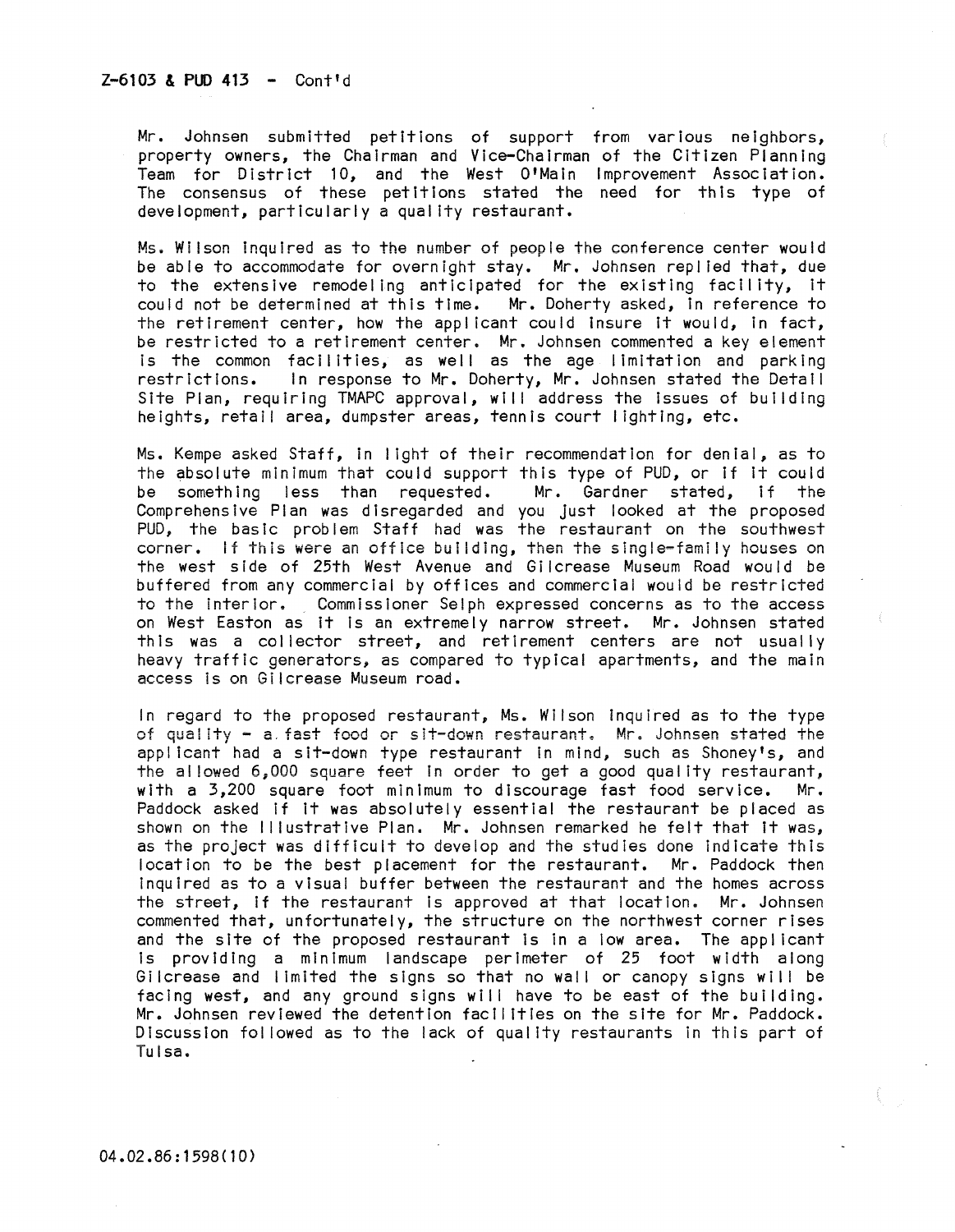Interested Parties:

| Mr. J.L. Sullivan | Address: 2526 West Cameron |
|-------------------|----------------------------|
| Mr. Curtis Proud  | 1935 North Nogales         |
| Mr. Leroy Everett | 310 South 43rd West Avenue |

Mr. Sullivan, stated he was not condemning nor condoning the project, but was curios as to who was going to build the restaurant, when and how it was going to be built. Mr. Sui I Ivan also mentioned concerns as to traffic.

Mr. Johnsen replied the restaurant site would be sold to the restaurant owner, and Mr. Isaacs would like to develop the shopping area himself. Due to the economy, Mr. Johnsen stated he was not sure how soon development will start, but the applicant is wanting to proceed as soon as possible with the restaurant. In response to Ms. Wilson, Mr. Johnsen stated the applicant has not determined the materials for the exterior of the buildings, but they are prohibiting any metal buildings.

Mr. Proud advised he was speaking on behalf of his mother who lives at 2319 West Easton. Mr. Proud stated the neighborhood met with Mr. Isaacs and an agreement was reached as to private covenants which will assure this tract be maintained as a quality development. Mr. Proud stated one area of consensus was the need for the restaurant, and the homeowners do want to be Involved In the review of the Site Plan. A letter of support was submitted and Mr. Proud advised this letter was conditioned on the restrictive covenant agreement.

Ms. Wilson asked how many homeowners were Involved In the agreement on the private covenants. Mr. Johnsen stated there were 30 tracts across Easton and Gilcrease, and the owners of these tracts are the benefited parties of the covenant agreement. Ms. Wilson questioned any significant difference as to the Items of the agreement that are not addressed In the PUD. Mr. Johnsen stated one area covered In the covenants was that, should there be a dispute, the prevailing party would be able to recover an attorney fee, and a general maintenance standard stating the development would be maintained In a quality commensurate with first class facll itles of a simi lar nature In northwest Tulsa.

Mr. Johnsen stated agreement to Ms. Wilson's suggestion that the minutes reflect that Mr. Proud be notified for the Detail Site Plan review. Mr. Paddock asked Mr. Proud what kind of a restaurant the property owners would like to see at this location. Mr. Proud remarked a Shoney's restaurant was favored by a considerable number of the residents, but a sit-down type restaurant was the definite preference over any fast food franchise.

Mr. Everett, District 10 Chairman, advised he has discussed this project with Mr. Isaacs and reviewed their conversation as to traffic and the undesirable effect a fast food restaurant would have on the neighborhood.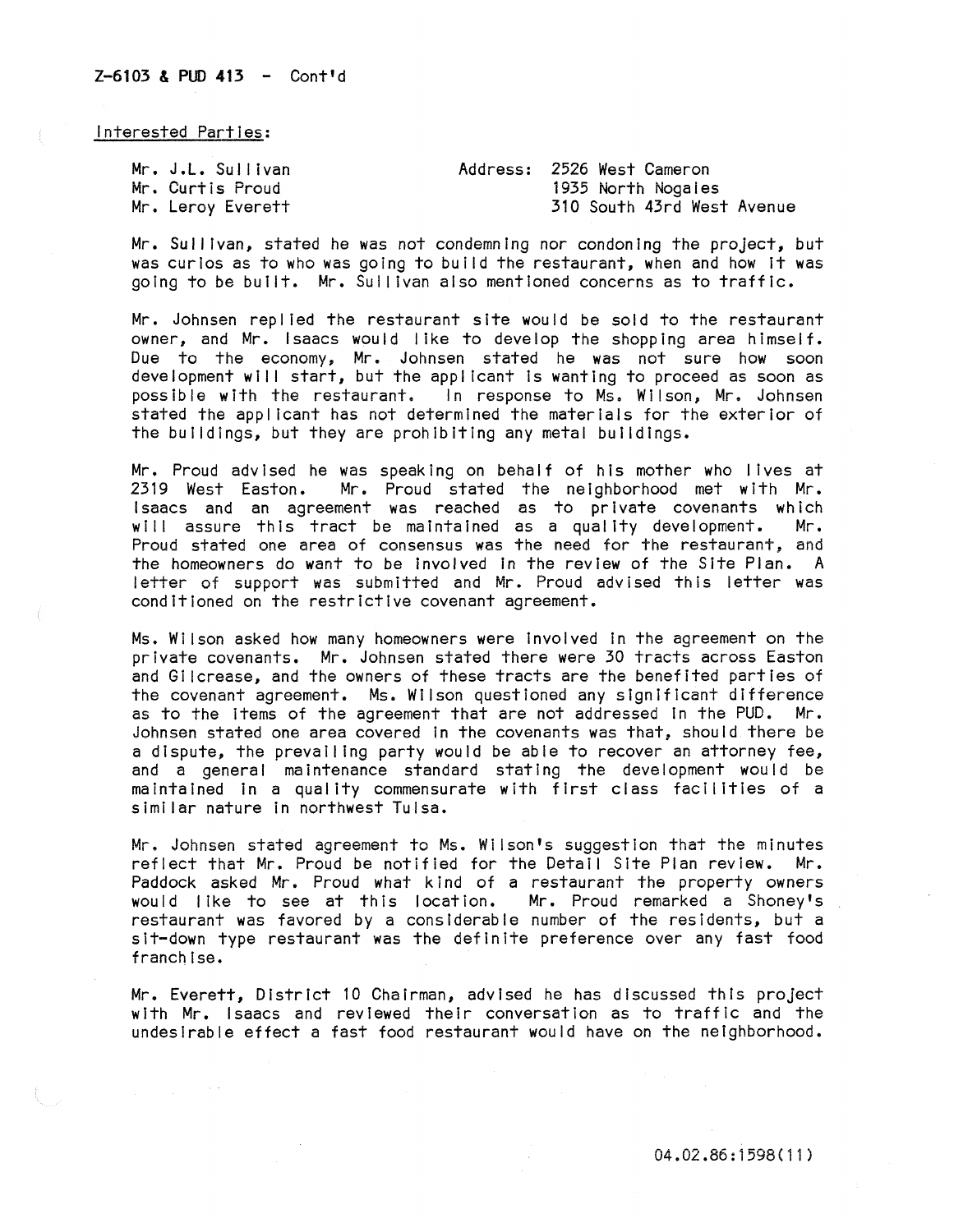In response to a comment by Mr. Everett, Mr. Linker advised that use can only be limited as directed In the Zoning Code and the Planning Commission could not direct use of a conference/convention center as to the type of meetings held at the facility. Mr. Everett agreed with the others in support of the positive effect this development would have on the area.

## AddItional Comments & Discussion:

Mr. Doherty asked Legal If the TMAPC could place a condition restricting fast food facilities. Mr. Linker advised this has been done and could be done to limit out fast food restaurants. Mr. Johnsen stated this would not be objectionable to the appl icant. In response to Mr. VanFossen, Mr. Johnsen verified the names on the letter of support as to location and stated that, more Importantly, that there were not any of the neighbors objecting.

After reviewing the restrictive covenants, Mr. VanFossen stated there were items listed that he felt would be appropriate as conditions of the PUD. Mr. Johnsen stated agreement. In regard to the retirement center, Mr. Paddock asked if there was a particular reason to have it so high (five stories). Mr. Johnsen explained that studies indicate retirement Mr. Johnsen explained that studies indicate retirement residents prefer to go up rather than horizontal, so as to shorten walking distances and have use of an elevator. Mr. Johnsen added the heIght of the trees on the north side of the tract will help screen the building.

Mr. Carnes stated it appears the neighborhood Is wanting a nice restaurant and is not objecting to the project. Therefore, with a restriction that no drive-thru or fast food facility be allowed, Mr. Carnes made a motion for approval of the zoning, contingent upon the approval of the PUD. Discussion followed as to consideration of the zoning application and the PUD, and whether they should be considered jointly or separately. Mr. Linker advised the Commission should decide If the zoning could stand on Its own, without the PUD, and If It cannot, then the two Items ought to be discussed at the same tIme. Mr. Linker agreed with Chairman Parmele that a motion cannot be conditioned upon something else happening. Mr. Johnsen stated that, during the last few years, the pol Icy was changed to where an applicant voluntarily submits the PUD and postures his zoning on the approach that they are tied together.

Mr. Carnes, therefore, withdrew hIs previous motion and moved for approval of Z-6103 and PUD 413, with the restriction that the restaurant not be a drlve-thru or fast food facility. DiscussIon fol lowed as to the Inclusion of Items B, C, D and E of the restrictive covenants as part of the motion. As prompted by Mr. VanFossen, discussion fol lowed In regard to sign standards. In reply to Ms. Wilson and Mr. Doherty, Mr. Gardner reviewed the landscaping requirements, and recommended the northern boundary have substantial landscaping and/or berming to screen the parking lots and access drives. Ms. Wilson stated the maintenance of the landscaping should also be required in the PUD. Mr. Carnes amended his motion to Include this suggestion.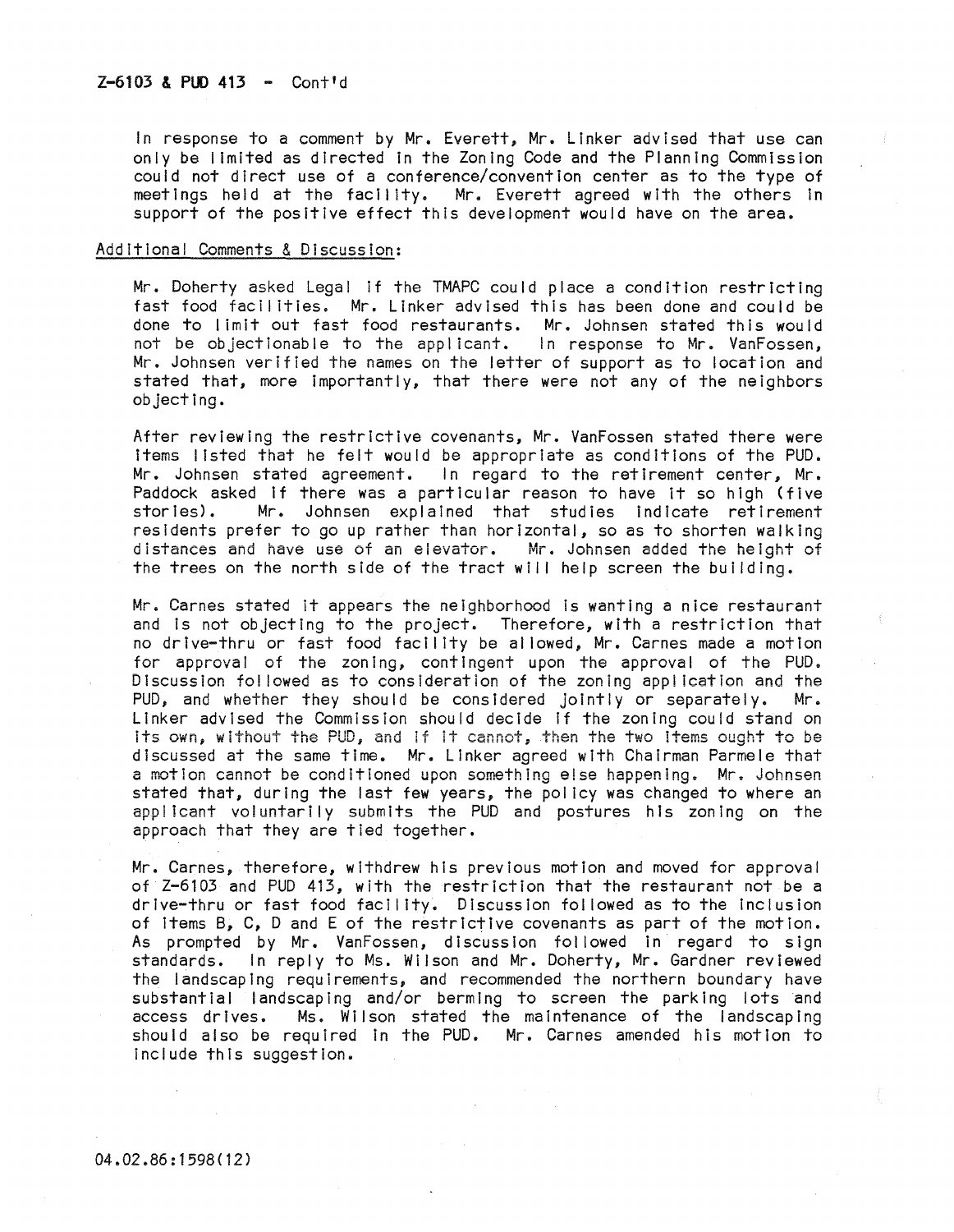Commissioner Selph stated he was pleased to see a development of this quality in this neighborhood, although he still had concerns as to traffic on West Easton. Commissioner Selph also commended the homeowners and developers in their efforts to work together.

## TMAPC ACTION: 10 members present

On MOTION of CARNES, the Planning Commission voted 10-0-0 (Carnes, Doherty, Draughon, Kempe, Paddock, Parmele, Selph, VanFossen, Wilson, Woodard, "aye"; no "nays"; no "abstentions"; Young, "absent") to APPROVE Z-6103 Johnsen (Isaacs) for CS, OL, **RM-1** and APPROVE PUO 413, subject to the terms of the PUD Text, as amended by the applicant, and subject to the fol lowing conditions:

- $1)$ No drive-thru or fast food restaurants be permitted in Area 1 (limited to a sit-down type restaurant).
- 2) Signs shall not extend higher than the height of the building.
- 3) Landscaping and/or berming shall extend the entire length of the northern boundary to screen the parking lots and access drives.
- 4) The landscaping materials required under the approved Plan shall be maintained and replaced as needed.
- \* 5) Exterior walls of any building shall be masonry or wood. Metal exterior walls are expressly prohited.
- \* 6) All trash receptacles shall be screened from ground level view from Gilcrease Museum Roand and West Easton.
- \* 7) All roof-mounted heating and air conditioning equIpment shall be screened from ground level view from Gilcrease Museum Road and West Easton.
- \* 8) All exterior lighting shall be designed with shielded fixture to direct the light away from any abutting or nearby residential lots.
	- \* These conditions are as listed In the Restrictive Covenants.

NOTE: Staff was directed to notify all interested parties speaking at this hearing when the Detail Site Plan, Landscape Plan, etc. are to be reviewed.

### Legal Description:

All of Block 3, NEW IRVING PLACE ADDITION, to the City of Tulsa, Tulsa County, Oklahoma according to the recorded plat thereof, and all of Blocks 1 and 2 of Lots 2 through 17, both Inclusive, of Block 3, NEW IRVING PLACE SECOND ADDITION to the City of Tulsa, Tulsa County, Oklahoma according to the recorded plat thereof, together with all vacated streets, places and ways abutting any and all of the above described real property, LESS AND EXCEPT those certain right-of-ways and other property rights over, across, In and to a portion of the above described real property acquired by the Board of County Commissioners of Tulsa County, Oklahoma, in connection with the securing of right-of-way for the Keystone Expressway as evidenced by the proceedings In Case No. C69-706 In the District Court of Tulsa County, State of Oklahoma, styled Board of County Commissioners of Tulsa County, Oklahoma, Plaintiff, v. The Children's Home and Welfare Association, a corporation, et al., Defendants, the Journal Entry of Judgement therein describing the property condemned and taken having been entered the 17th day of July 1970.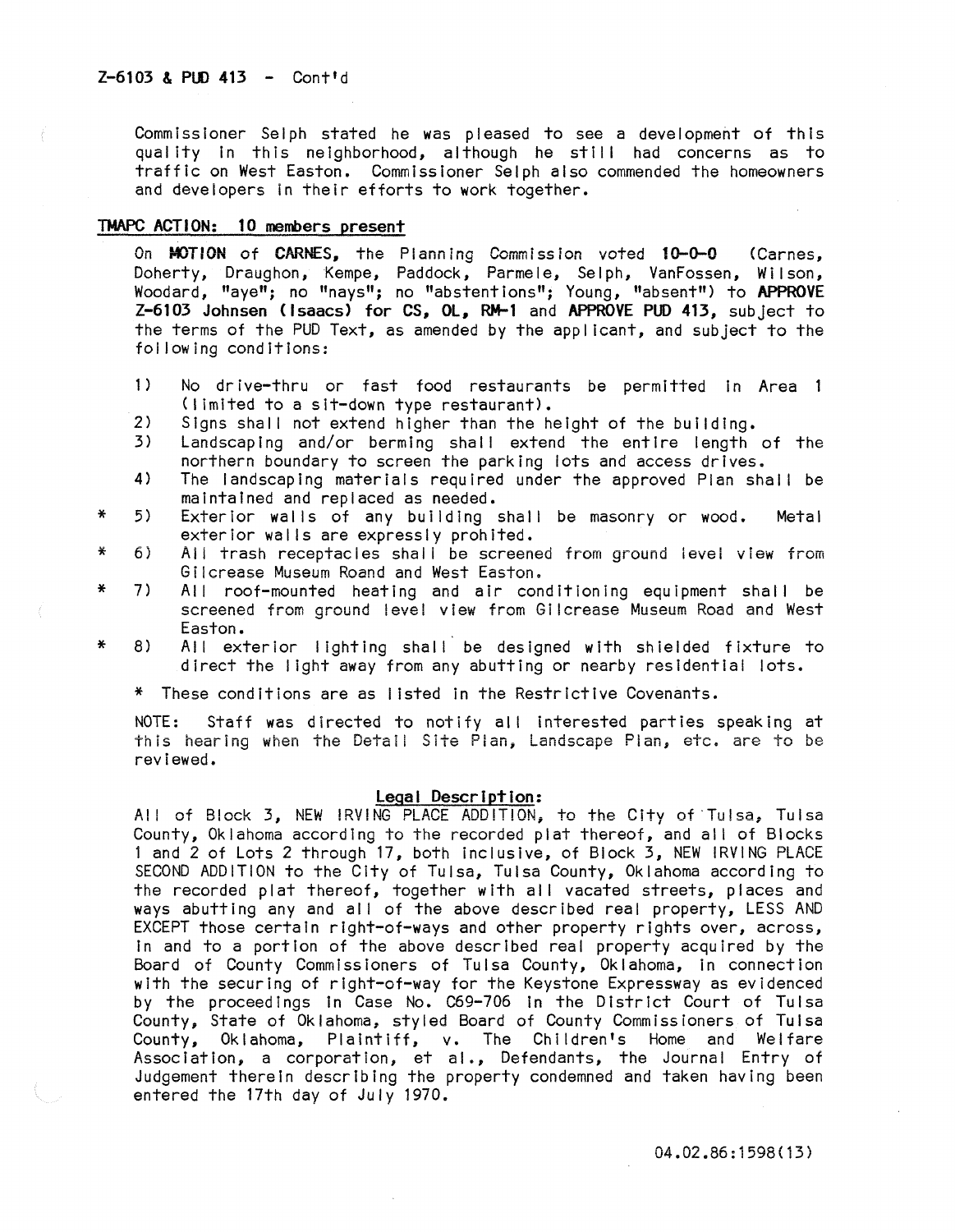### OTHER BUS I NESS:

## Z-4948-SP-l-A: South of the SE/c 81st Street & Union Avenue

### Staff Recommendation - Minor Amendment and Partial Release of Covenant

The subject tract is 14.94 acres in size and is located 1,320 feet south of the southeast corner of 81st Street and Union Avenue. It presently contains a large single-family dwel ling unit and a 6,000 square foot metal building which contains office and storage space for an x-ray company. The CO zoning was placed on the subject tract to accommodate the existing nonresidential use. Site Plan Review was approved by the TMAPC on August 21, 1985 to include the existing uses and structures as well as a proposed 6,300 square foot building.

The applicant is now proposing to split the east approximately 4.7 acres as well as the south 110.79 feet as shown on the submitted plot plan from the existing tract and release it from the confines of Z-4948-SP-1. The request would require a lot split on the subject tract, approved by the TMAPC on March 19th, and a minor amendment to the Corridor Site Plan and also a modification of the Declaration of Covenants that would release the newly formed tract. The original Site Plan designated the uses In the new tract as "grass area" and did not establ Ish any development standards, as such.

Staff can support the requested Minor Amendment subject to the new Site Plan submitted by the applicant and subject to the Partial Release of Covenants and filing them of record with TMAPC approval. Staff would also subject their approval with the condition that no building In the designated Tract 1 be closer than 30 feet to the east property I ine and also; the previous approval a! lowing a proposed 6.300 square foot metal building be removed. (For the record, If the applicant proposes the new structure, he can file a minor amendment showing additional information, i.e. plot plan, elevations, parking, etc., for consideration.)

Therefore, Staff recommends APPROVAL of Z4948-SP-1-A subject to the following conditions:

- 1) TMAPC approval of the necessary lot spl It as requested.
- 2) Subject to the submitted plot plan Including a 30 foot building setback from the east boundary on Tract I.
- 3) That all conditions of approval related to a proposed, but not yet constructed, 6300 square foot building, uses, and related parking areas be el imlnated.
- 4) Subject to approval of amended Deeds of Declaration and Covenants affirming the conditions of approval of this minor amendment.

04.02.86:1598(14)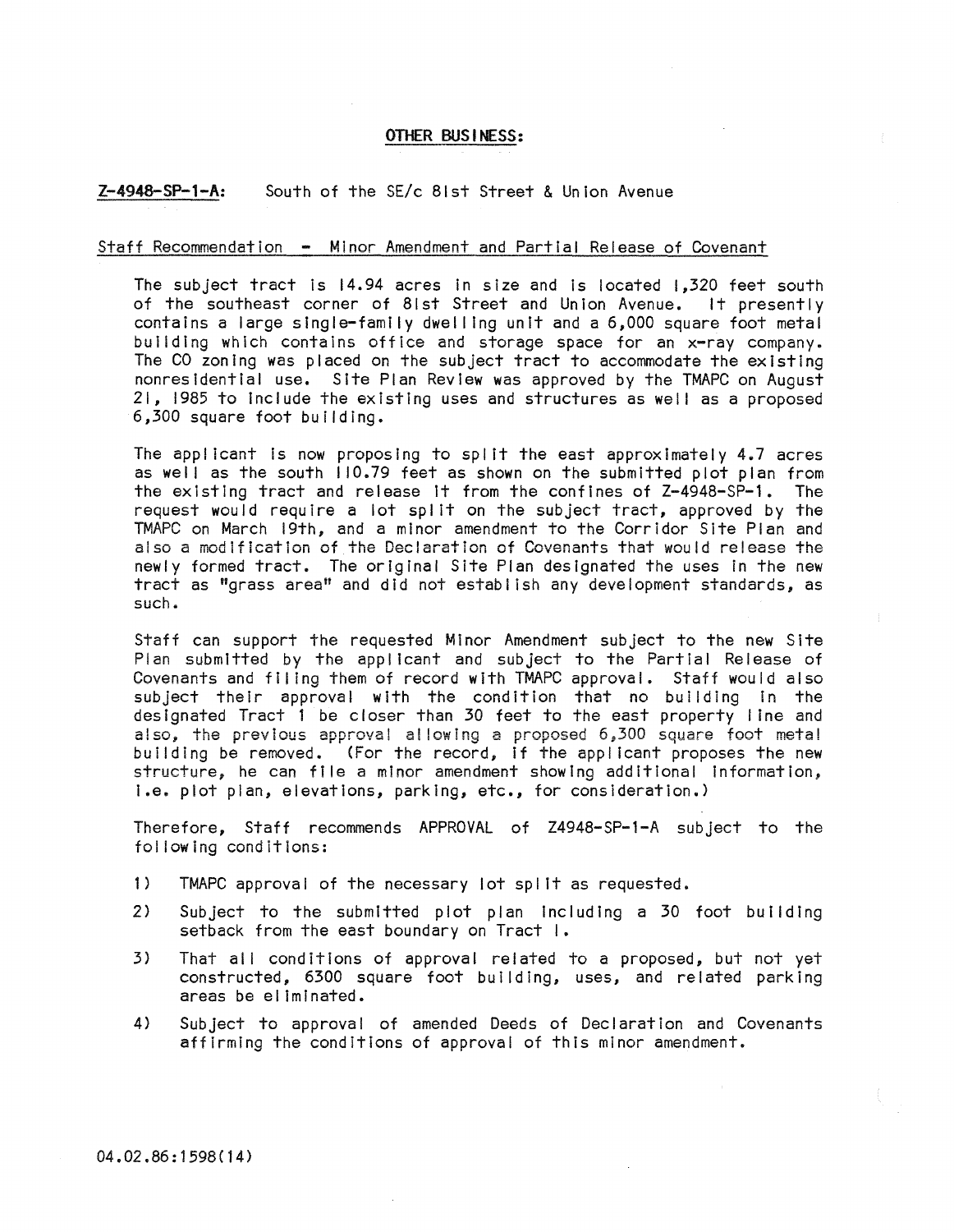On MOTION of DOHERTY, the Planning Commission voted 9-0-1 (Carnes, Doherty, Draughon, Kempe, Parmele, Selph, VanFossen, Wilson, Woodard, "aye"; no "nays"; Paddock, "abstaining"; Young, "absent") to APPROVE Z-4948-SP-i-A. subject to the conditions as recommended by Staff.

There being no further business, the Chairman declared the meeting adjourned at 3:51 p.m.

Date Approved

ATTEST: TVS addock